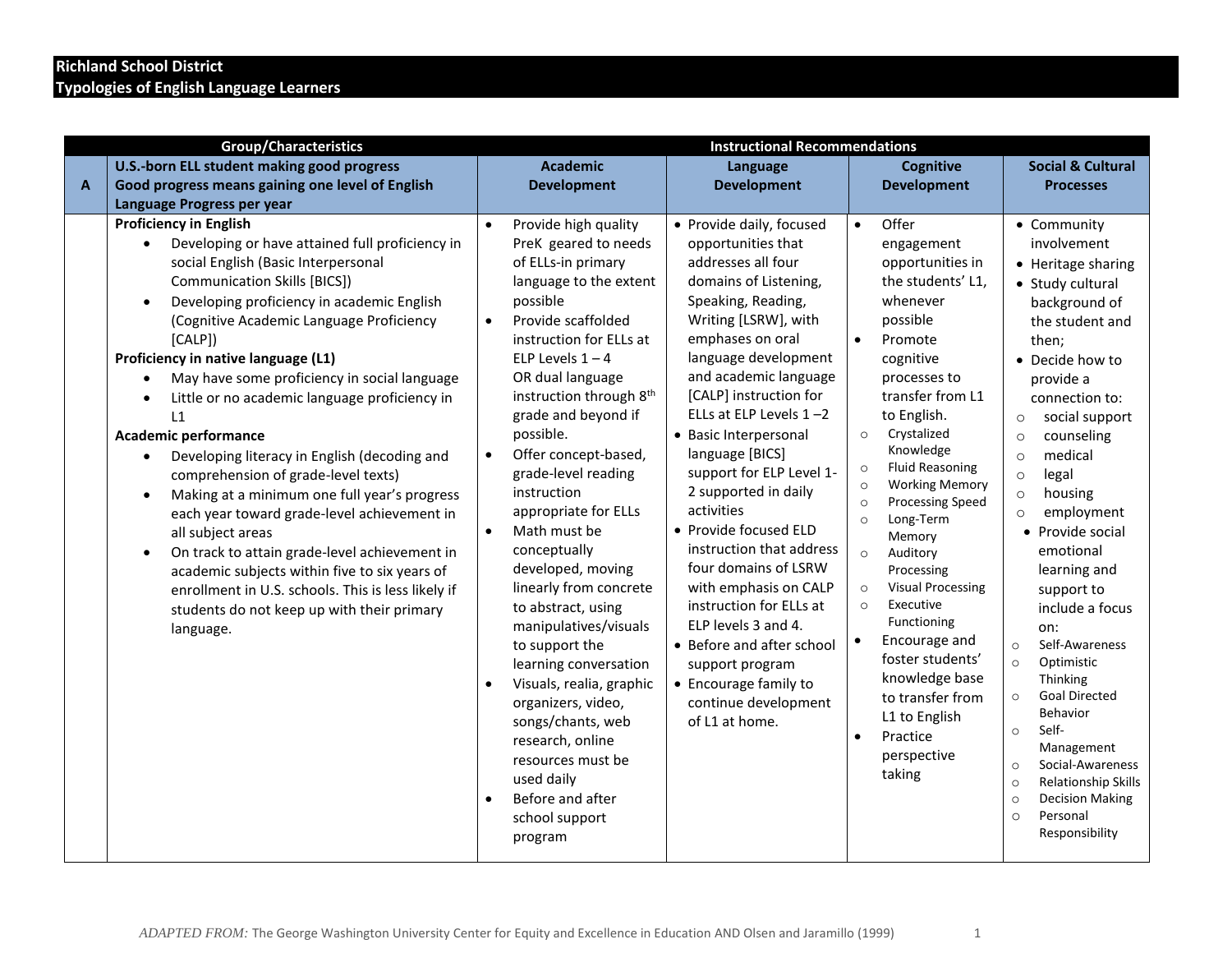|   | <b>Group/Characteristics</b>                                                                                                                                                                                                                                                                                                                                                                                                                                                                                                                                                                                                                                                                                                                                                                                                                                                                                                                                                            | <b>Instructional Recommendations</b>                                                                                                                                                                                                                                                                                                                                                                                                                                                                     |                                                                                                                                                                                                                                                                                                                      |                                                                                                                                                                                                                                                                                                                                                                                                                                                                                                                                                                                                                                                    |                                                                                                                                                                                                                                                                                                                                                                                                                                                                                                                                                                                                                                                                                                                                           |
|---|-----------------------------------------------------------------------------------------------------------------------------------------------------------------------------------------------------------------------------------------------------------------------------------------------------------------------------------------------------------------------------------------------------------------------------------------------------------------------------------------------------------------------------------------------------------------------------------------------------------------------------------------------------------------------------------------------------------------------------------------------------------------------------------------------------------------------------------------------------------------------------------------------------------------------------------------------------------------------------------------|----------------------------------------------------------------------------------------------------------------------------------------------------------------------------------------------------------------------------------------------------------------------------------------------------------------------------------------------------------------------------------------------------------------------------------------------------------------------------------------------------------|----------------------------------------------------------------------------------------------------------------------------------------------------------------------------------------------------------------------------------------------------------------------------------------------------------------------|----------------------------------------------------------------------------------------------------------------------------------------------------------------------------------------------------------------------------------------------------------------------------------------------------------------------------------------------------------------------------------------------------------------------------------------------------------------------------------------------------------------------------------------------------------------------------------------------------------------------------------------------------|-------------------------------------------------------------------------------------------------------------------------------------------------------------------------------------------------------------------------------------------------------------------------------------------------------------------------------------------------------------------------------------------------------------------------------------------------------------------------------------------------------------------------------------------------------------------------------------------------------------------------------------------------------------------------------------------------------------------------------------------|
|   | U.S.-born students who are struggling and/or                                                                                                                                                                                                                                                                                                                                                                                                                                                                                                                                                                                                                                                                                                                                                                                                                                                                                                                                            | <b>Academic</b>                                                                                                                                                                                                                                                                                                                                                                                                                                                                                          | Language                                                                                                                                                                                                                                                                                                             | <b>Cognitive</b>                                                                                                                                                                                                                                                                                                                                                                                                                                                                                                                                                                                                                                   | <b>Social &amp; Cultural</b>                                                                                                                                                                                                                                                                                                                                                                                                                                                                                                                                                                                                                                                                                                              |
| B | Long-term English Language Learners                                                                                                                                                                                                                                                                                                                                                                                                                                                                                                                                                                                                                                                                                                                                                                                                                                                                                                                                                     | <b>Development</b>                                                                                                                                                                                                                                                                                                                                                                                                                                                                                       | <b>Development</b>                                                                                                                                                                                                                                                                                                   | <b>Development</b>                                                                                                                                                                                                                                                                                                                                                                                                                                                                                                                                                                                                                                 | <b>Processes</b>                                                                                                                                                                                                                                                                                                                                                                                                                                                                                                                                                                                                                                                                                                                          |
|   | Served with ELL support services for more than 5 years                                                                                                                                                                                                                                                                                                                                                                                                                                                                                                                                                                                                                                                                                                                                                                                                                                                                                                                                  |                                                                                                                                                                                                                                                                                                                                                                                                                                                                                                          |                                                                                                                                                                                                                                                                                                                      |                                                                                                                                                                                                                                                                                                                                                                                                                                                                                                                                                                                                                                                    |                                                                                                                                                                                                                                                                                                                                                                                                                                                                                                                                                                                                                                                                                                                                           |
|   | <b>Proficiency in English</b><br>Developing or have attained full proficiency in<br>$\bullet$<br>social English;<br>Have gaps in BICS vocabulary and CALP English;<br>$\bullet$<br>May be stalled at intermediate level of proficiency<br>$\bullet$<br>on state language ELP exam even after six or more<br>years in LEP status<br>Proficiency in native language (L1)<br>Some proficiency in social language<br>$\bullet$<br>Little or no academic language in L1<br>$\bullet$<br><b>Academic performance</b><br>Making less than 1 year of progress each year<br>$\bullet$<br>toward grade-level achievement in subject areas<br>Usually can decode but have difficulty<br>$\bullet$<br>comprehending grade-level text or completing<br>grade-level writing assignments.<br>Reading/writing below level of native English<br>$\bullet$<br>speaking peers<br>May have L1 literacy<br>$\bullet$<br>May have mismatch between perception of<br>$\bullet$<br>language ability and reality | • Provide scaffolded<br>instruction in content<br>areas for ELLs through<br>ELP Level 4<br>• Provide literacy<br>intervention<br>appropriate for<br>adolescent ELLs<br>(meaning-based,<br>reading<br>comprehension<br>strategies, analysis of<br>complex text)<br>• Offer interventions, as<br>needed, in the subject<br>areas using research-<br>based materials<br>• Offer extended and<br>flexible learning<br>opportunities (e.g.,<br>extended day,<br>weekend/evening<br>classes, summer<br>school) | • Provide daily,<br>focused intervention<br>opportunities that<br>address all four<br>domains (LSRW),<br>with emphases on<br>oral language<br>development and<br>academic language<br>instruction for ELLs at<br>ELP Levels $1 - 4$<br>Encourage family to<br>$\bullet$<br>continue<br>development of L1 at<br>home. | Offer<br>$\bullet$<br>engagement<br>opportunities in<br>the students' L1,<br>whenever<br>possible<br>Promote<br>$\bullet$<br>cognitive<br>processes to<br>transfer from L1<br>to English.<br>Crystalized<br>$\circ$<br>Knowledge<br><b>Fluid Reasoning</b><br>$\circ$<br><b>Working Memory</b><br>$\circ$<br><b>Processing Speed</b><br>$\circ$<br>Long-Term<br>$\circ$<br>Memory<br>Auditory<br>$\circ$<br>Processing<br><b>Visual Processing</b><br>$\circ$<br>Executive<br>$\circ$<br>Functioning<br>Encourage and<br>foster students'<br>knowledge base<br>to transfer from<br>L1 to English<br>Practice<br>$\bullet$<br>perspective<br>taking | • Community<br>involvement<br>• Heritage sharing<br>• Study cultural<br>background of<br>the student and<br>then;<br>• Decide how to<br>provide a<br>connection to:<br>social support<br>$\circ$<br>counseling<br>$\circ$<br>medical<br>$\circ$<br>legal<br>$\circ$<br>housing<br>$\circ$<br>employment<br>$\circ$<br>• Provide social<br>emotional<br>learning and<br>support to<br>include a focus<br>on:<br>Self-Awareness<br>$\circ$<br>Optimistic<br>$\circ$<br>Thinking<br><b>Goal Directed</b><br>$\circ$<br><b>Behavior</b><br>Self-<br>$\circ$<br>Management<br>Social-<br>$\circ$<br>Awareness<br>Relationship<br>$\circ$<br><b>Skills</b><br>Decision<br>$\circ$<br>Making<br>Personal<br>$\circ$<br>Responsibility<br>$\circ$ |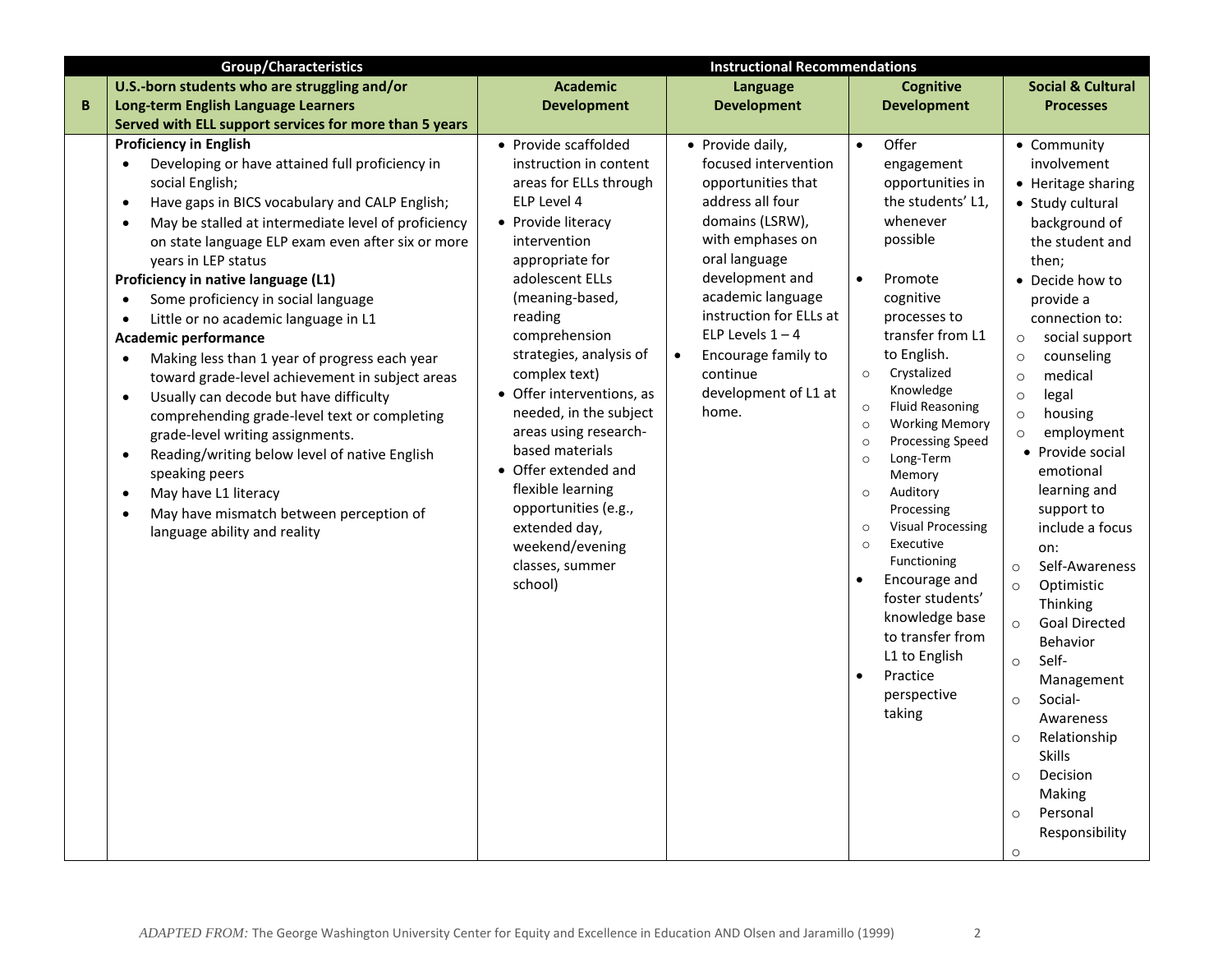|              | <b>Group/Characteristics</b>                                                                                                                                                                                                                                                                                                                                                                                                                                                                                                                                                                                                                                                                                                                                                                                                                                                                                                                                                                                                                                                                                                                                                                                                                                                                                                                                          | <b>Instructional Recommendations</b>                                                                                                                                                                                                                                                                                             |                                                                                                                                                                                                                                                                                                                                 |                                                                                                                                                                                                                                                                                                                                                                                                                                                                                                                                                                                                                                                                 |                                                                                                                                                                                                                                                                                                                                                                                                                                                                                                                                                                                                                                                                                                                         |
|--------------|-----------------------------------------------------------------------------------------------------------------------------------------------------------------------------------------------------------------------------------------------------------------------------------------------------------------------------------------------------------------------------------------------------------------------------------------------------------------------------------------------------------------------------------------------------------------------------------------------------------------------------------------------------------------------------------------------------------------------------------------------------------------------------------------------------------------------------------------------------------------------------------------------------------------------------------------------------------------------------------------------------------------------------------------------------------------------------------------------------------------------------------------------------------------------------------------------------------------------------------------------------------------------------------------------------------------------------------------------------------------------|----------------------------------------------------------------------------------------------------------------------------------------------------------------------------------------------------------------------------------------------------------------------------------------------------------------------------------|---------------------------------------------------------------------------------------------------------------------------------------------------------------------------------------------------------------------------------------------------------------------------------------------------------------------------------|-----------------------------------------------------------------------------------------------------------------------------------------------------------------------------------------------------------------------------------------------------------------------------------------------------------------------------------------------------------------------------------------------------------------------------------------------------------------------------------------------------------------------------------------------------------------------------------------------------------------------------------------------------------------|-------------------------------------------------------------------------------------------------------------------------------------------------------------------------------------------------------------------------------------------------------------------------------------------------------------------------------------------------------------------------------------------------------------------------------------------------------------------------------------------------------------------------------------------------------------------------------------------------------------------------------------------------------------------------------------------------------------------------|
|              | Newcomer students who are on grade-level in L1                                                                                                                                                                                                                                                                                                                                                                                                                                                                                                                                                                                                                                                                                                                                                                                                                                                                                                                                                                                                                                                                                                                                                                                                                                                                                                                        | <b>Academic</b>                                                                                                                                                                                                                                                                                                                  | Language                                                                                                                                                                                                                                                                                                                        | <b>Cognitive</b>                                                                                                                                                                                                                                                                                                                                                                                                                                                                                                                                                                                                                                                | <b>Social &amp; Cultural</b>                                                                                                                                                                                                                                                                                                                                                                                                                                                                                                                                                                                                                                                                                            |
| $\mathbf{C}$ | Well educated in home country                                                                                                                                                                                                                                                                                                                                                                                                                                                                                                                                                                                                                                                                                                                                                                                                                                                                                                                                                                                                                                                                                                                                                                                                                                                                                                                                         | <b>Development</b>                                                                                                                                                                                                                                                                                                               | <b>Development</b>                                                                                                                                                                                                                                                                                                              | <b>Development</b>                                                                                                                                                                                                                                                                                                                                                                                                                                                                                                                                                                                                                                              | <b>Processes</b>                                                                                                                                                                                                                                                                                                                                                                                                                                                                                                                                                                                                                                                                                                        |
|              | In US 2 years or less                                                                                                                                                                                                                                                                                                                                                                                                                                                                                                                                                                                                                                                                                                                                                                                                                                                                                                                                                                                                                                                                                                                                                                                                                                                                                                                                                 |                                                                                                                                                                                                                                                                                                                                  |                                                                                                                                                                                                                                                                                                                                 |                                                                                                                                                                                                                                                                                                                                                                                                                                                                                                                                                                                                                                                                 |                                                                                                                                                                                                                                                                                                                                                                                                                                                                                                                                                                                                                                                                                                                         |
|              | <b>Proficiency in English</b><br>Recent arrivals from foreign countries:<br>Beginning levels of English proficiency or above<br>$\bullet$<br>English language may be more advanced in<br>$\bullet$<br>reading and writing than in listening and speaking<br>Recent arrivals from U.S. school districts with high<br>quality bilingual/dual language programs:<br>Developing or full proficiency in social English<br>$\bullet$<br>[BICS]<br>Developing proficiency in academic English [CALP]<br>$\bullet$<br>Proficiency in native language (L1)<br>Advanced or full social [BICS] and academic<br>$\bullet$<br>proficiency [CALP] in L1<br><b>Academic performance</b><br>On grade level achievement in core content,<br>electives and well-developed literacy in L1<br>With appropriate support, may show<br>accelerated growth toward grade-level literacy<br>and achievement in English<br>Will likely show steady progress through<br>$\bullet$<br>English Language acquisition<br>If native language courses are offered, credit<br>$\bullet$<br>accrual toward graduation can be rapid and<br>successful<br>May have difficulty with state level<br>$\bullet$<br>achievement exams due to language, not<br>academic content<br>In danger of slowed growth without<br>$\bullet$<br>instruction in primary language when the<br>content increases in difficulty | • Offer opportunities to<br>accelerate progress<br>through scaffolded<br>content instruction via<br>sheltered instruction<br>model, as appropriate<br>• Offer opportunities to<br>enroll in accelerated<br>math and advanced<br>coursework<br>• Offer opportunities to<br>enroll in dual language<br>programs, as<br>appropriate | Provide daily,<br>$\bullet$<br>focused intervention<br>opportunities that<br>address all four<br>domains (LSRW),<br>with emphases on<br>oral language<br>development and<br>academic language<br>instruction for ELLs at<br>ELP Levels $1 - 4$<br>Encourage family to<br>$\bullet$<br>continue<br>development of L1 at<br>home. | Offer<br>$\bullet$<br>engagement<br>opportunities in<br>the students' L1,<br>whenever<br>possible<br>Promote<br>$\bullet$<br>cognitive<br>processes to<br>transfer from L1<br>to English.<br>Crystalized<br>$\circ$<br>Knowledge<br><b>Fluid Reasoning</b><br>$\circ$<br><b>Working Memory</b><br>$\circ$<br><b>Processing Speed</b><br>$\circ$<br>Long-Term<br>$\circ$<br>Memory<br>Auditory<br>$\circ$<br>Processing<br><b>Visual Processing</b><br>$\circ$<br>Executive<br>$\circ$<br>Functioning<br>$\bullet$<br>Encourage and<br>foster students'<br>knowledge base<br>to transfer from<br>L1 to English<br>Practice<br>$\bullet$<br>perspective<br>taking | • Community<br>involvement<br>• Heritage sharing<br>• Study cultural<br>background of<br>the student and<br>then;<br>• Decide how to<br>provide a<br>connection to:<br>social support<br>$\circ$<br>counseling<br>$\circ$<br>medical<br>$\circ$<br>legal<br>$\circ$<br>housing<br>$\circ$<br>employment<br>$\circ$<br>• Provide social<br>emotional<br>learning and<br>support to<br>include a focus<br>on:<br>Self-Awareness<br>$\circ$<br>Optimistic<br>$\circ$<br>Thinking<br><b>Goal Directed</b><br>$\circ$<br>Behavior<br>Self-<br>$\circ$<br>Management<br>Social-<br>$\circ$<br>Awareness<br>Relationship<br>$\circ$<br><b>Skills</b><br>Decision<br>$\circ$<br>Making<br>Personal<br>$\circ$<br>Responsibility |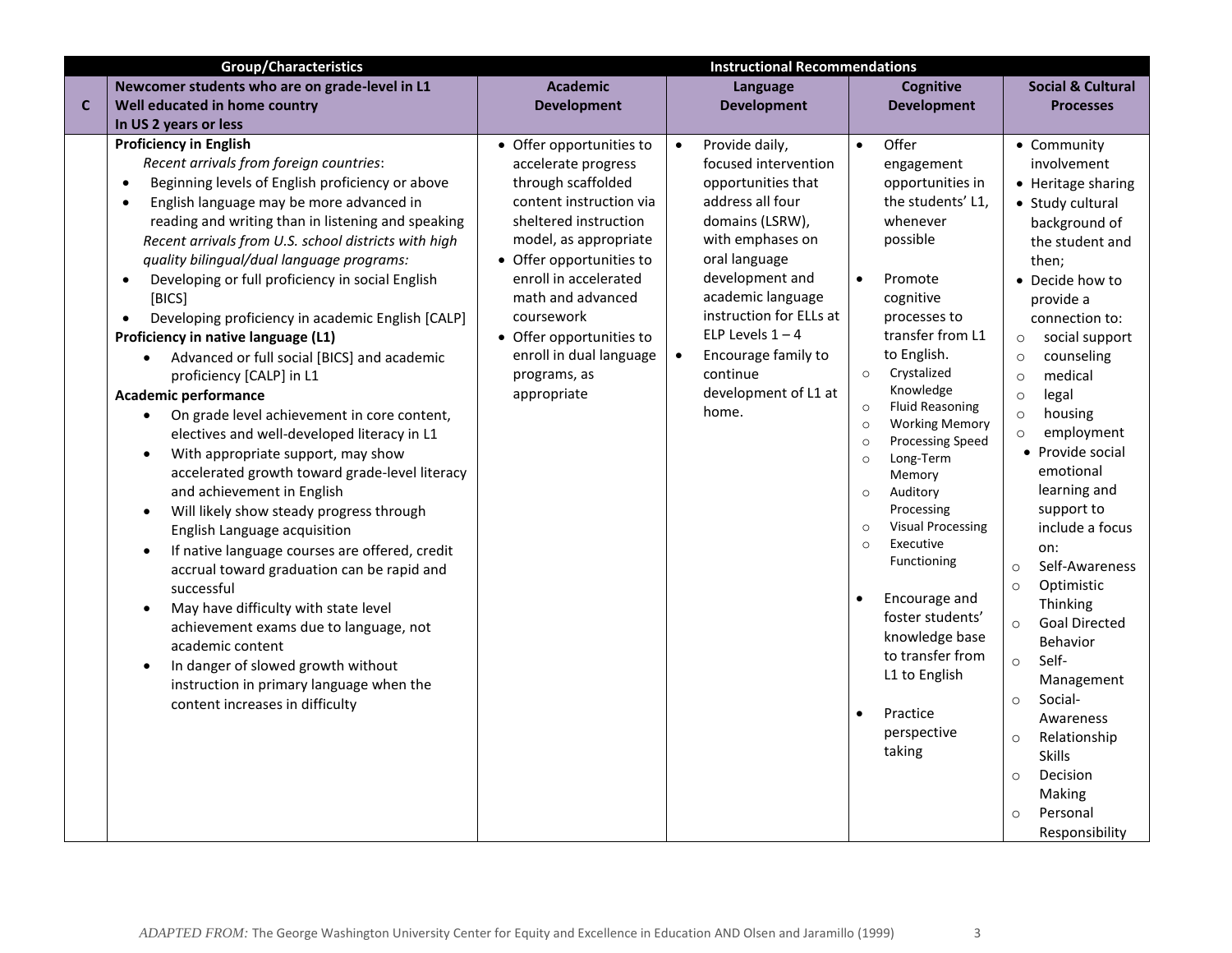|   | <b>Group/Characteristics</b>                                                                                                                                                                                                                                                                                                                                                                                                                                                                                                                                                                                                                                                                                                                             | <b>Instructional Recommendations</b>                                                                                                                                                                                                                                                                                                                                                                                                                                                                                                                                                                                                                                             |                                                                                                                                                                                                                                                                                                                    |                                                                                                                                                                                                                                                                                                                                                                                                                                                                                                                                                                                                                                                                                                        |                                                                                                                                                                                                                                                                                                                                                                                                                                                                                                                                                                                                                                                                                                                         |  |
|---|----------------------------------------------------------------------------------------------------------------------------------------------------------------------------------------------------------------------------------------------------------------------------------------------------------------------------------------------------------------------------------------------------------------------------------------------------------------------------------------------------------------------------------------------------------------------------------------------------------------------------------------------------------------------------------------------------------------------------------------------------------|----------------------------------------------------------------------------------------------------------------------------------------------------------------------------------------------------------------------------------------------------------------------------------------------------------------------------------------------------------------------------------------------------------------------------------------------------------------------------------------------------------------------------------------------------------------------------------------------------------------------------------------------------------------------------------|--------------------------------------------------------------------------------------------------------------------------------------------------------------------------------------------------------------------------------------------------------------------------------------------------------------------|--------------------------------------------------------------------------------------------------------------------------------------------------------------------------------------------------------------------------------------------------------------------------------------------------------------------------------------------------------------------------------------------------------------------------------------------------------------------------------------------------------------------------------------------------------------------------------------------------------------------------------------------------------------------------------------------------------|-------------------------------------------------------------------------------------------------------------------------------------------------------------------------------------------------------------------------------------------------------------------------------------------------------------------------------------------------------------------------------------------------------------------------------------------------------------------------------------------------------------------------------------------------------------------------------------------------------------------------------------------------------------------------------------------------------------------------|--|
|   | Newcomer students with interrupted or limited formal                                                                                                                                                                                                                                                                                                                                                                                                                                                                                                                                                                                                                                                                                                     | <b>Academic</b>                                                                                                                                                                                                                                                                                                                                                                                                                                                                                                                                                                                                                                                                  | Language                                                                                                                                                                                                                                                                                                           | <b>Cognitive</b>                                                                                                                                                                                                                                                                                                                                                                                                                                                                                                                                                                                                                                                                                       | <b>Social &amp; Cultural</b>                                                                                                                                                                                                                                                                                                                                                                                                                                                                                                                                                                                                                                                                                            |  |
| D | schooling (SIFE)                                                                                                                                                                                                                                                                                                                                                                                                                                                                                                                                                                                                                                                                                                                                         | <b>Development</b>                                                                                                                                                                                                                                                                                                                                                                                                                                                                                                                                                                                                                                                               | <b>Development</b>                                                                                                                                                                                                                                                                                                 | <b>Development</b>                                                                                                                                                                                                                                                                                                                                                                                                                                                                                                                                                                                                                                                                                     | <b>Processes</b>                                                                                                                                                                                                                                                                                                                                                                                                                                                                                                                                                                                                                                                                                                        |  |
|   | Less than 2 years in US                                                                                                                                                                                                                                                                                                                                                                                                                                                                                                                                                                                                                                                                                                                                  |                                                                                                                                                                                                                                                                                                                                                                                                                                                                                                                                                                                                                                                                                  |                                                                                                                                                                                                                                                                                                                    |                                                                                                                                                                                                                                                                                                                                                                                                                                                                                                                                                                                                                                                                                                        |                                                                                                                                                                                                                                                                                                                                                                                                                                                                                                                                                                                                                                                                                                                         |  |
|   | <b>Proficiency in English</b><br>Beginning levels of English proficiency [BICS]<br>$\bullet$<br>Little or no academic language proficiency on<br>$\bullet$<br>arrival [CALP]<br>Proficiency in native language (L1)<br>Proficient in social language [BICS]<br>$\bullet$<br>Limited academic language proficiency [CALP]<br>$\bullet$<br><b>Academic performance</b><br>Below grade level in academic subject areas in<br>$\bullet$<br>L1 and English<br>Socio-cultural characteristics<br>May be older than grade-level peers<br>$\bullet$<br>May hold part- or full-time employment and<br>$\bullet$<br>be responsible to support self or family<br>Tend to face multiple social and personal<br>$\bullet$<br>challenges within and outside of school. | • Provide content<br>instruction through L1<br>and/or intensive<br>scaffolded content<br>instruction via<br>sheltered instruction<br>model for ELLs at ELP<br>Levels 1-4<br>• Offer remedial math,<br>as needed, provided<br>through L1 or<br>scaffolded instruction<br>• Provide literacy<br>intervention<br>appropriate for<br>adolescent ELLs<br>(meaning-based,<br>reading<br>comprehension<br>strategies, analysis of<br>complex text)<br>• Offer interventions to<br>support learning in<br>other subject areas<br>• Offer extended and<br>flexible learning<br>opportunities (e.g.,<br>weekend/evening<br>classes, vocational<br>program, extended<br>time to graduation) | Provide daily, focused<br>intervention<br>opportunities that<br>address all four<br>domains (LSRW), with<br>emphases on oral<br>language<br>development and<br>academic language<br>instruction for ELLs at<br>ELP Levels $1 - 4$<br>Encourage family to<br>$\bullet$<br>continue<br>development of L1 at<br>home. | Offer<br>$\bullet$<br>engagement<br>opportunities in<br>the students' L1,<br>whenever<br>possible<br>Promote<br>$\bullet$<br>cognitive<br>processes to<br>transfer from L1<br>to English.<br>Crystalized<br>$\circ$<br>Knowledge<br><b>Fluid Reasoning</b><br>$\circ$<br><b>Working Memory</b><br>$\circ$<br><b>Processing Speed</b><br>$\circ$<br>Long-Term<br>$\circ$<br>Memory<br>Auditory<br>$\circ$<br>Processing<br><b>Visual Processing</b><br>$\circ$<br>Executive<br>$\circ$<br>Functioning<br>Encourage and<br>foster students'<br>knowledge base<br>to transfer from<br>L1 to English<br>Acquire<br>$\bullet$<br>knowledge<br>through sensory<br>experiences and<br>manipulation<br>objects | • Community<br>involvement<br>• Heritage sharing<br>• Study cultural<br>background of<br>the student and<br>then:<br>• Decide how to<br>provide a<br>connection to:<br>social support<br>$\circ$<br>counseling<br>$\circ$<br>medical<br>$\circ$<br>legal<br>$\circ$<br>housing<br>$\circ$<br>employment<br>$\circ$<br>• Provide social<br>emotional<br>learning and<br>support to<br>include a focus<br>on:<br>Self-Awareness<br>$\circ$<br>Optimistic<br>$\circ$<br>Thinking<br><b>Goal Directed</b><br>$\circ$<br>Behavior<br>Self-<br>$\circ$<br>Management<br>Social-<br>$\circ$<br>Awareness<br>Relationship<br>$\circ$<br><b>Skills</b><br>Decision<br>$\circ$<br>Making<br>Personal<br>$\circ$<br>Responsibility |  |